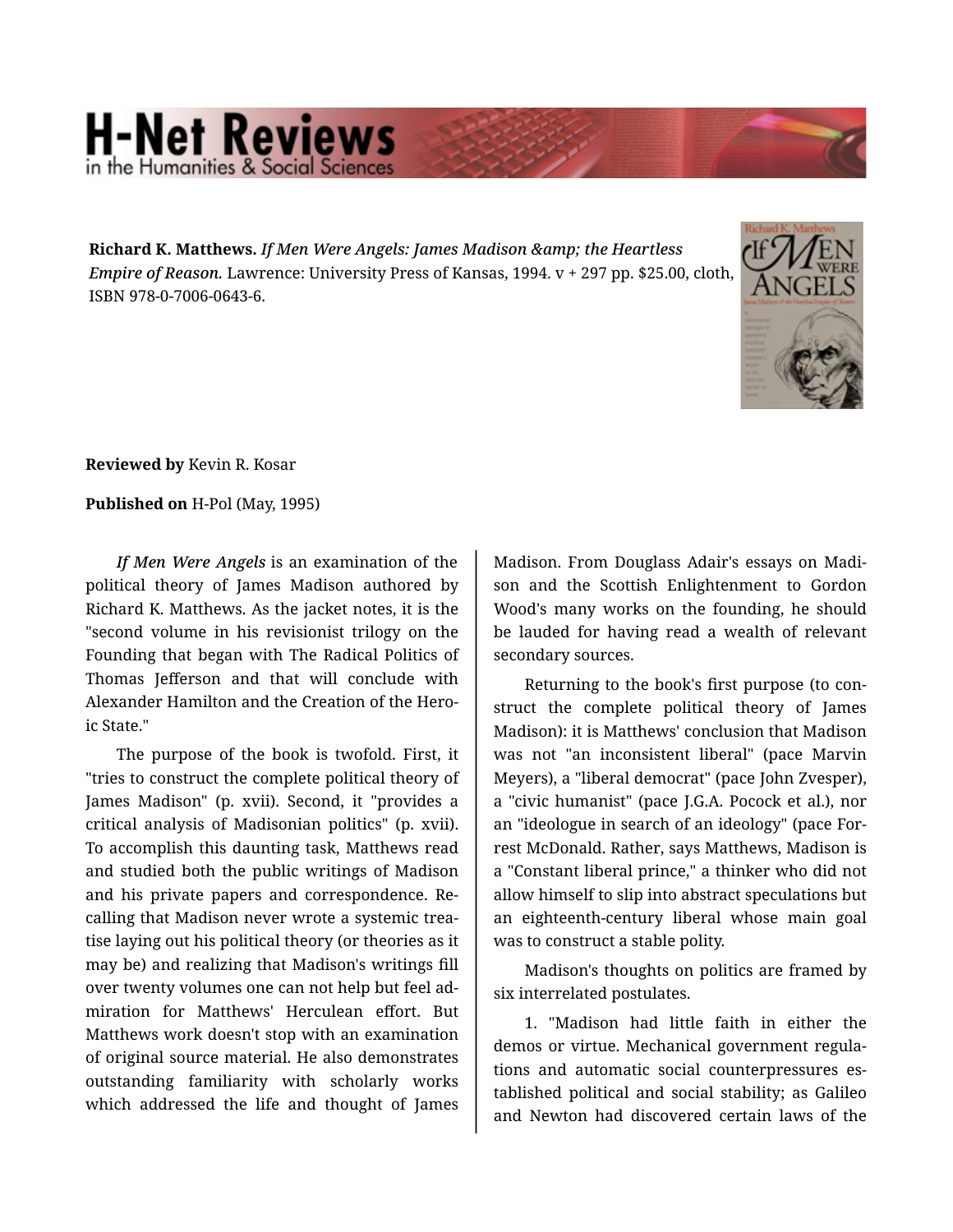universe that maintained its balance and equilib‐ rium, political theorists ... had discovered analo‐ gous social laws that could be implemented to cre‐ ate balance and stability out of the disorder and anarchy of human behavior" (p. 22).

2. "The protection of individuals-especially their property and other rights-was one of the cardinal values in Madison's politics...It was prop‐ erty rights, above all others, that must be secured" (p. 22).

3. "Although the unmolested individual was a goal of Madison's politics, the individual as politi‐ cal actor should be of minor import if the Madiso‐ nian system functioned as designed. Individuals, while timid and reasonable when alone, join oth‐ er individuals and form factions. Madison's pri‐ mary political concern centered on the mainte‐ nance of social stability by the political and social control of factions ..." (p.22)

4. "If Madison worshipped a deity, it would be reason-not the substantive Reason of philosophers as diverse as Plato, Hegel, and Marcuse, but the instrumental reason of the modern age" (p. 22).

5. "The individual and collective tendencies toward the irrational were so multifaceted and powerful that all segments of the political system needed an appropriate degree of defensive power for self protection" (p. 23).

6. Rather than offering a six postulate, Matthews instead gives readers Madison's place in the political spectrum; and that place is "within the predemocratic portion of the liberal tradition, somewhere between Thomas Hobbes and John Locke" (p. 23).

The author's second purpose, "to provide a critical analysis of Madisonian politics," offers a Sheldon Wolin/C.B. MacPherson type critique of Madison; namely that his liberal politics are based on fear and mistrust, that Madison's system offers little to those who are not rich, and (echoing Nor‐ man Jacobson and H. Mark Roelofs) that Madiso‐

nian government is a "genuine tragedy" because it has created an "iron cage" society (p. 233).

As a superior standard of political thought, Matthews points to Madison's long term friend, Thomas Jefferson. Unlike Madison, Jefferson held a much more optimistic view of man's possible and desirable political and social association. In‐ stead of the "Heartless Empire of Reason," Jeffer‐ sonian politics envisioned a society in which lib‐ erty was held in higher esteem than stability, one in which man could experience social equality and community. In sum, Jeffersonian society would be like Rousseau's ideal society- a place which Mr. Matthews considers clearly superior to the Madisonian or Hobbesian "iron cage of hu‐ manity of modern humanity" (p. 233).

When judging a text of this sort a reviewer must first ask whether the author succeeded at his own goals and whether these goals themselves are sensible. To make a long story short: yes the goals were sensible, but no he did not achieve them.

To speak to the latter: clearly a reconstruction of Madison's political theory is a worthy under‐ taking. As Matthews rightly notes, few scholars have attempted to make sense of the thought of this towering figure in American history. Also, since Madison's thought has so greatly shaped American democratic thought and institutions, in our own self interest Americans ought to question whether or not what we hold dear and how we as a society function are the best. One need not be a bomb thrower or an infidel to ask of America, "Is this the most desirable model of democracy or can we turn our eyes higher?"

Recall that *If Men Were Angels* has two goals- to construct the political thought of Madison and to critique it. Now clearly the second goal cannot be achieved if the first is not-for how can one cri‐ tique something if one has not accurately under‐ stood it? Sure, by explicating Jeffersonian politics (though only briefly, for a much longer treatment one must turn to his first text, The Radical Politics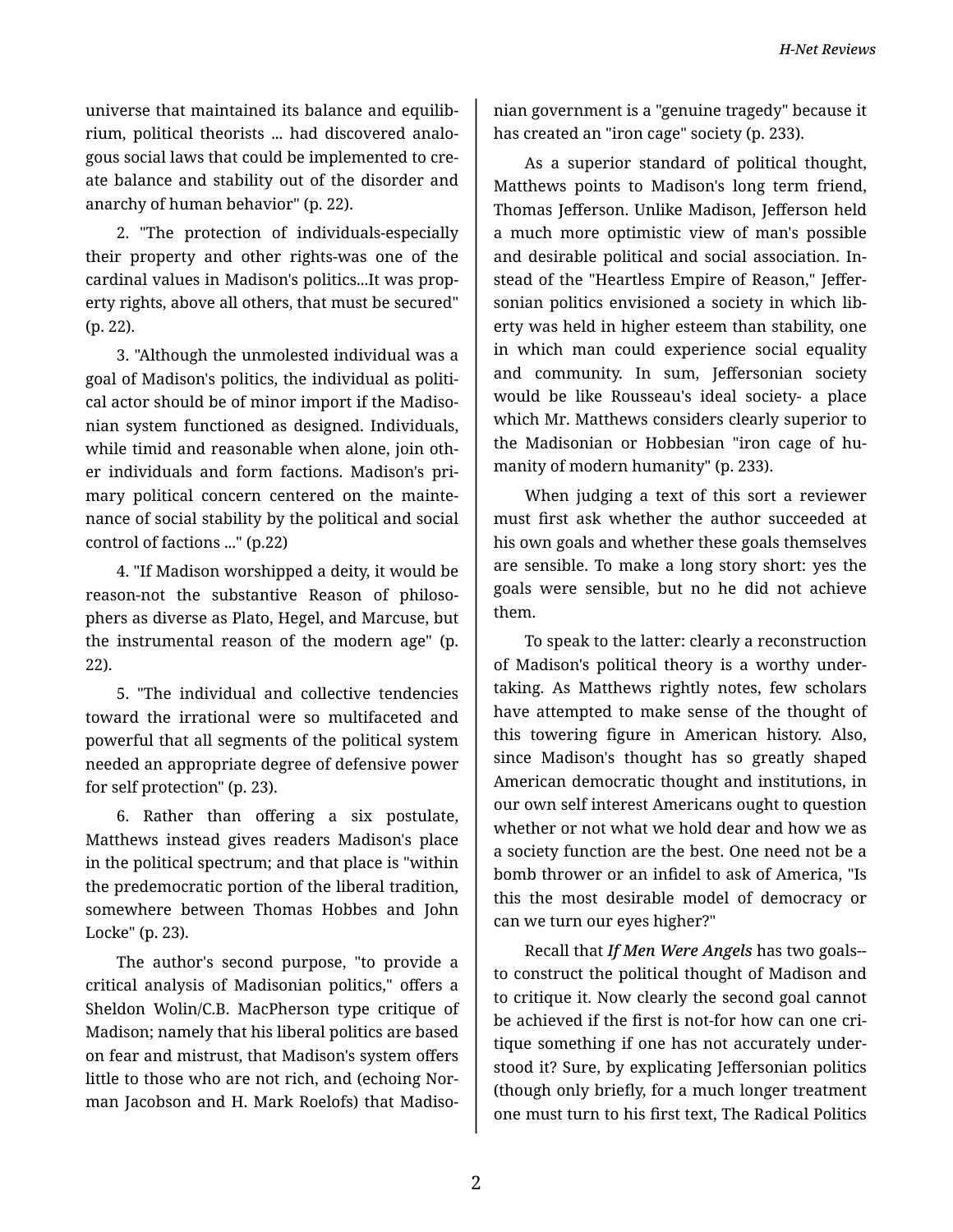of Thomas Jefferson) he showed us an unfamiliar view of the good society. But by failing to give us an accurate portrait of Madison the author leaves us groping blindly at an attempt at comparison.

Matthews' portrait of Madison strikes me as incomplete for three reasons. First, it did not use enough biographical information and non-politi‐ cal, non-economic, and non-scientific writings as source material. It seems that Madison's political theory is drawn only from his writings on politics, economics, and scientific matters. This leaves us with little feel for Madison's thought as a whole, let alone Madison the man. By mostly neglecting biography, abstracting a portion of his thought, and then closely analyzing it exclusively we are left with a caricature of Madison as a cold heart‐ ed, nervous, Hobbes-like man; one who while ap‐ pearing to be "of sweet and amiable disposition" but was in fact a cold, calculating, paranoid hypochondriac (pp. 5-8).

Such a way of treating Madison leaves a read‐ er with many questions, such as: "Did Madison write love letters to his wife?" and "Was any of his personal correspondence casual and something other than an attempt to persuade it recipients of the proper political order or the best methods of crop production?" Mr. Matthews' text leaves us with no clue as to whether Madison ever thought and wrote upon something other than politics, economics, and science, like love, friendship, and the good life.

This leads in to a related problem. Matthews defines a political theorist as an individual "with relatively consistent and coherent views of hu‐ manity, history, politics, and the meaning of life" (p. 236). Very well. So what has Madison to say about the meaning of life? Nothing if we are to be‐ lieve Matthews. And what are his thought on hu‐ manity? Well, Matthews shows that Madison wrote much on man in relation to the problem of creating and sustaining a polity. But what of hu‐ manity in itself? What has Madison to say about man's relation to death? To eternity? To the oppo‐

site sex and his fellow man? Matthews is right when he states that Madison believed that man is no angel- but did Madison (like Hobbes) believe that man was solely an ego-driven beast, motivat‐ ed only by desire for power and fear of death, liv‐ ing solely for the sake of self satiation and species propagation? These critical questions being unan‐ swered, it would seem impossible to credit Matthews with successfully constructing Madi‐ son's political theory. Unless, of course, we want to take the wild position that either Madison did not think on these matters or that his political thought is somehow divorced from all thoughts on cosmology, ontology, theodicy, etc.

As a minor but important aside, Matthews seems to commit a related methodological error when he takes the political writings which center mostly on national politics (though some referred to state politics) and by extrapolation applies them to politics at all levels. More concretely, yes, Madison did want to minimize the role of the demos in national politics-but what of their role at the state, county/parish, and local level? Were citi‐ zens to act only as voters and "self interested watchdogs over their personal rights"? (pp. 217-18)

The third problem once again relates to his uses of original sources. In a text which requires an extensive use of original documents, the read‐ er must trust that the author is not only using them honestly (i.e. not dipping in and snatching quotes which support his particular thesis) but also that the author is drawing conclusions from particular sources within their context. Let me speak to the latter.

In Chapter Six, "Madisonian Government," a significant portion covers Madison's stance on slavery. The author notes that Madison "abhorred the institution of slavery" (p. 205). Yet just two pages later, Matthews pillories Madison's way of dealing with slavery, concluding that when the chips came down, Madison held more dearly property in humans than personal rights. This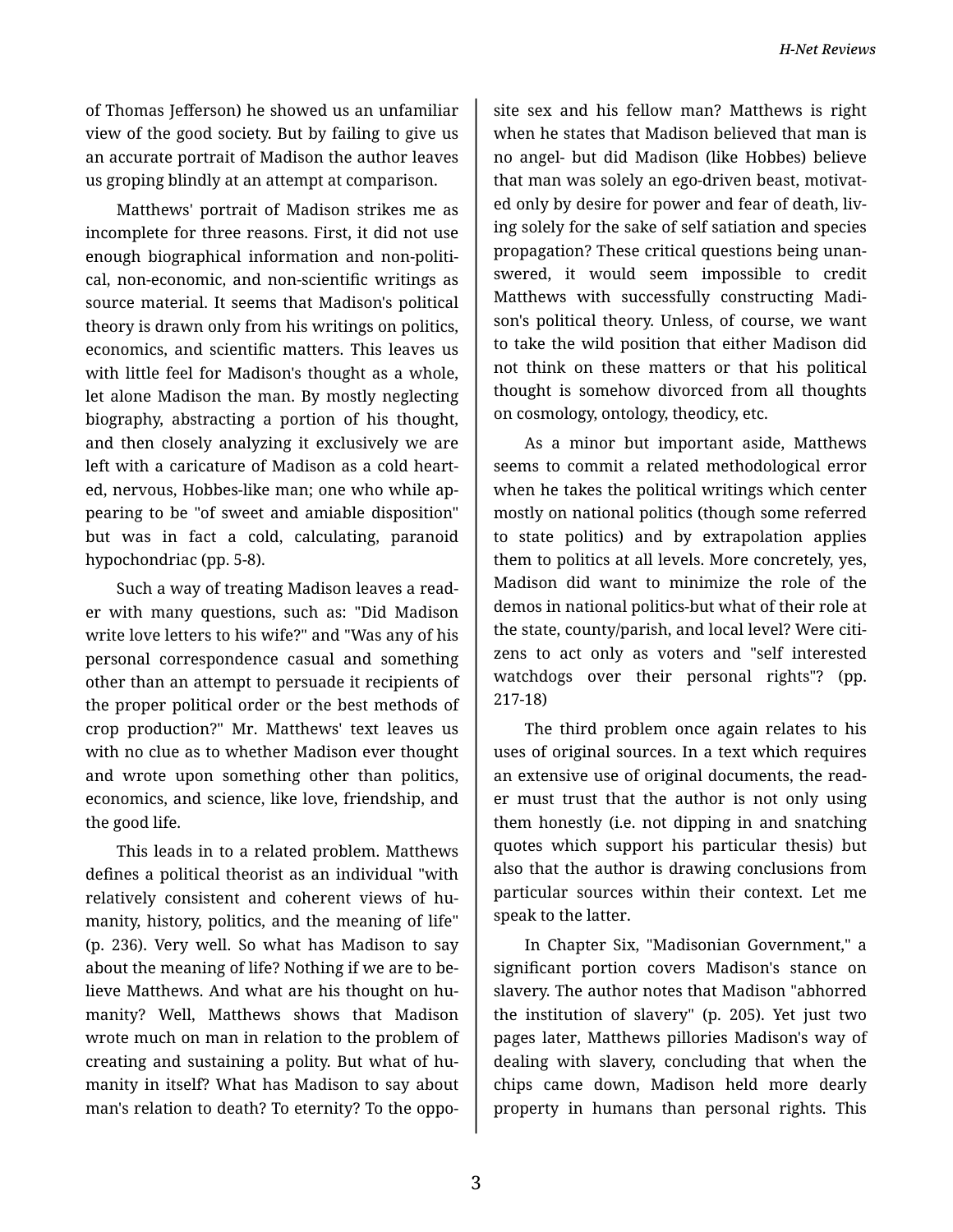conclusion he basis upon a public speech Madison delivered to the Virginia Constitutional Conven‐ tion of 1829.

In this speech Madison, always a practical politician, urges the audience which consisted of slave owners and bigots to abolish the institution of slavery. However, realizing that there is no way Southerners will give up the economic capital they had in slaves, he urges that all slave owners be reimbursed. Sure, you compromise principal by paying slave owners to free their slaves, but you end slavery at minimal cost. No fighting, no hard feelings. So how can Matthews blast Madi‐ son, treating this cleverly crafted piece of politick‐ ing as though it were a manifestation of Madison's true morals? Perhaps it was just an erroneously drawn conclusion. Or perhaps it was a case of an author's personal politics clouding his judgement.

And so we are lead to the problem mentioned four paragraphs above, that of trusting an author with original sources. *If Men Were Angels* is any‐ thing but a calm and detached piece of scholar‐ ship. There are occasional complements to Madi‐ son, but most of the text is a no holds barred as‐ sault on what Matthews characterizes as Madi‐ son's political theory.

Indeed, one look at the title lets a reader know the treatment of Madison will be anything but sympathetic: *If Men Were Angels: James Madi‐ son and the Heartless Empire of Reason*. Heart‐ less? Did Madison ever say that he wanted to fash‐ ion a heartless empire of reason? An empire of reason at the national level but at all levels and throughout society? Would not this entail the im‐ possible project of making all men wise and un‐ factious?

And what can be said of Matthews' respect for Madison's thought when he spends 233 pages at‐ tempting to explicate it and then in 30 pages he demolishes it, coming to the astonishing conclu‐ sion that not only did Madison make America what it is today (p. 279), but also that Madisonian politic have "produced a fragmented society with

no hope of fraternity, equality, or community" and which is a "genuine tragedy" (p. 233)?

The question which we confront as readers is this: which came first, the research or the conclu‐ sion? Honest research is research which has hunches but no convictions. Honest research in‐ volves looking at all relevant original sources and then doing one's best to draw an accurate conclu‐ sion. Politicized research, the type that Michael Parenti (one of Matthews' secondary sources) has made a career at involves treating your scholar‐ ship, in the words of a current resident of a Big Ten university, "as an extension of one's politics". Is Matthews guilty of putting politics before schol‐ arship and purposeful mischaracterization of Madison's thought?